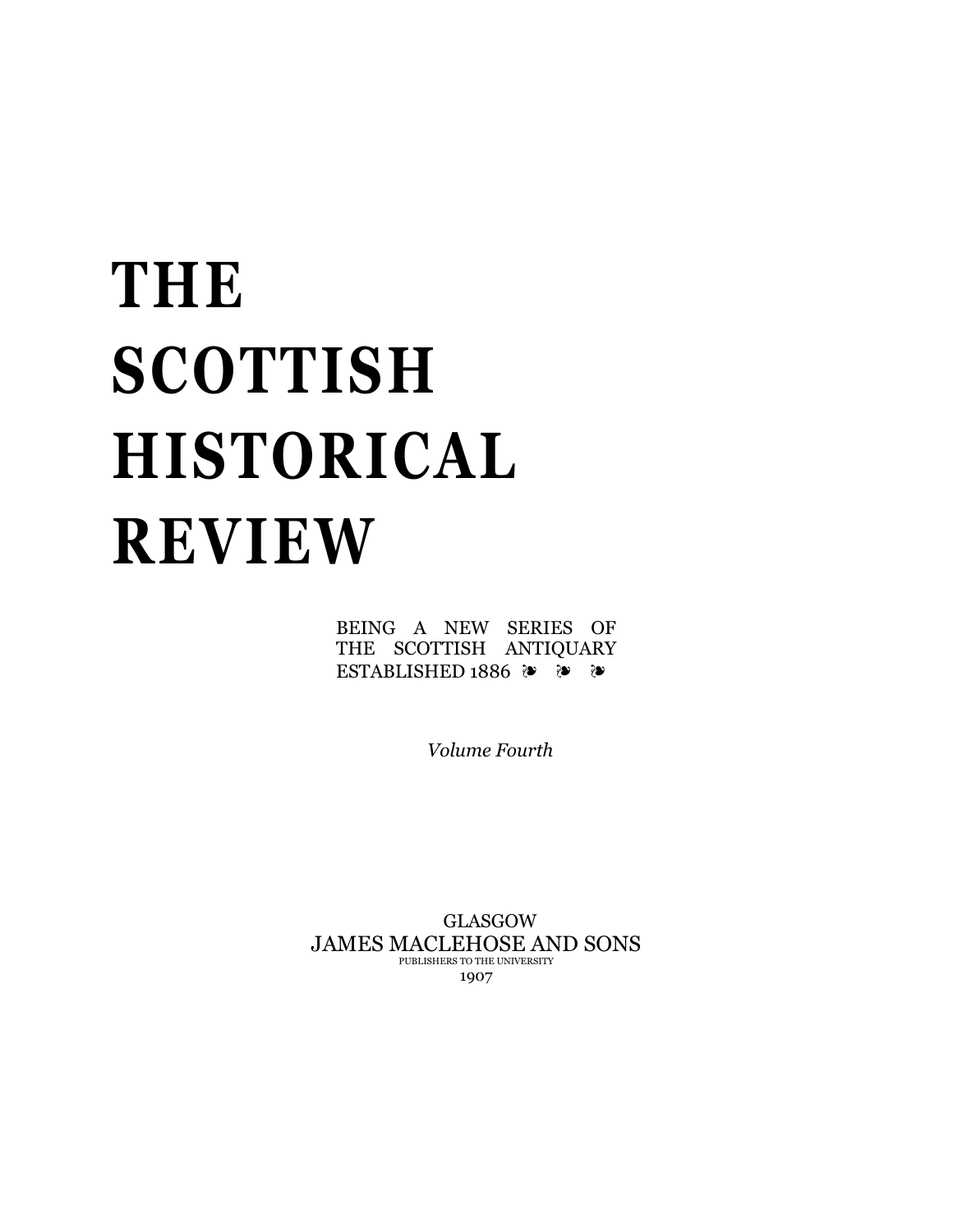## **Contents**

| Story of the King of Ireland and his Two Sons. Translated |
|-----------------------------------------------------------|
| from the Gaelic by the late Rev. J. Gregorson             |
|                                                           |
| Margaret Nairne; a Bundle of Jacobite Letters. By E.      |
|                                                           |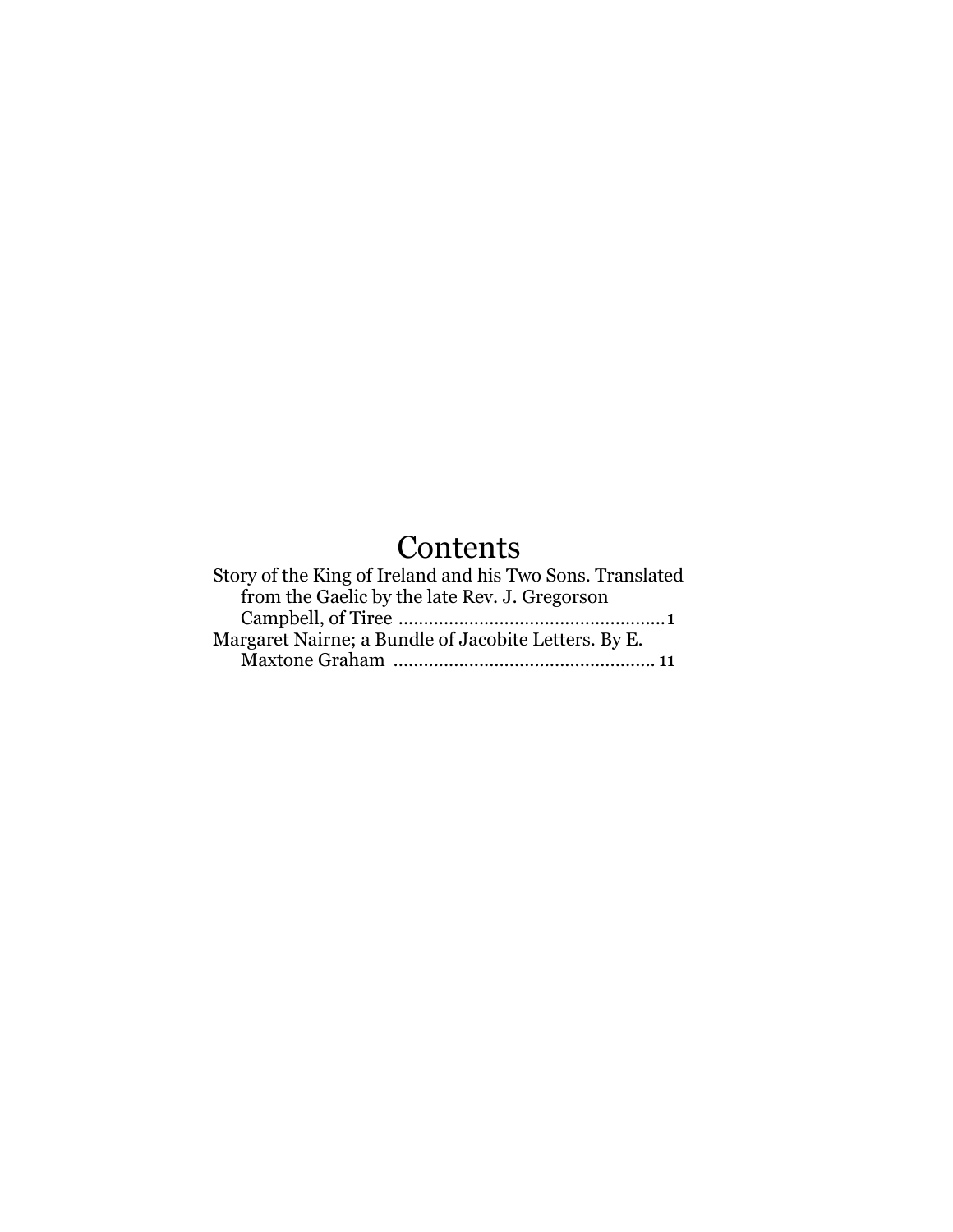## The Scottish Historical Review

VOL. IV., No. 18 OCTOBER 1906

S.H.R. VOL. IV.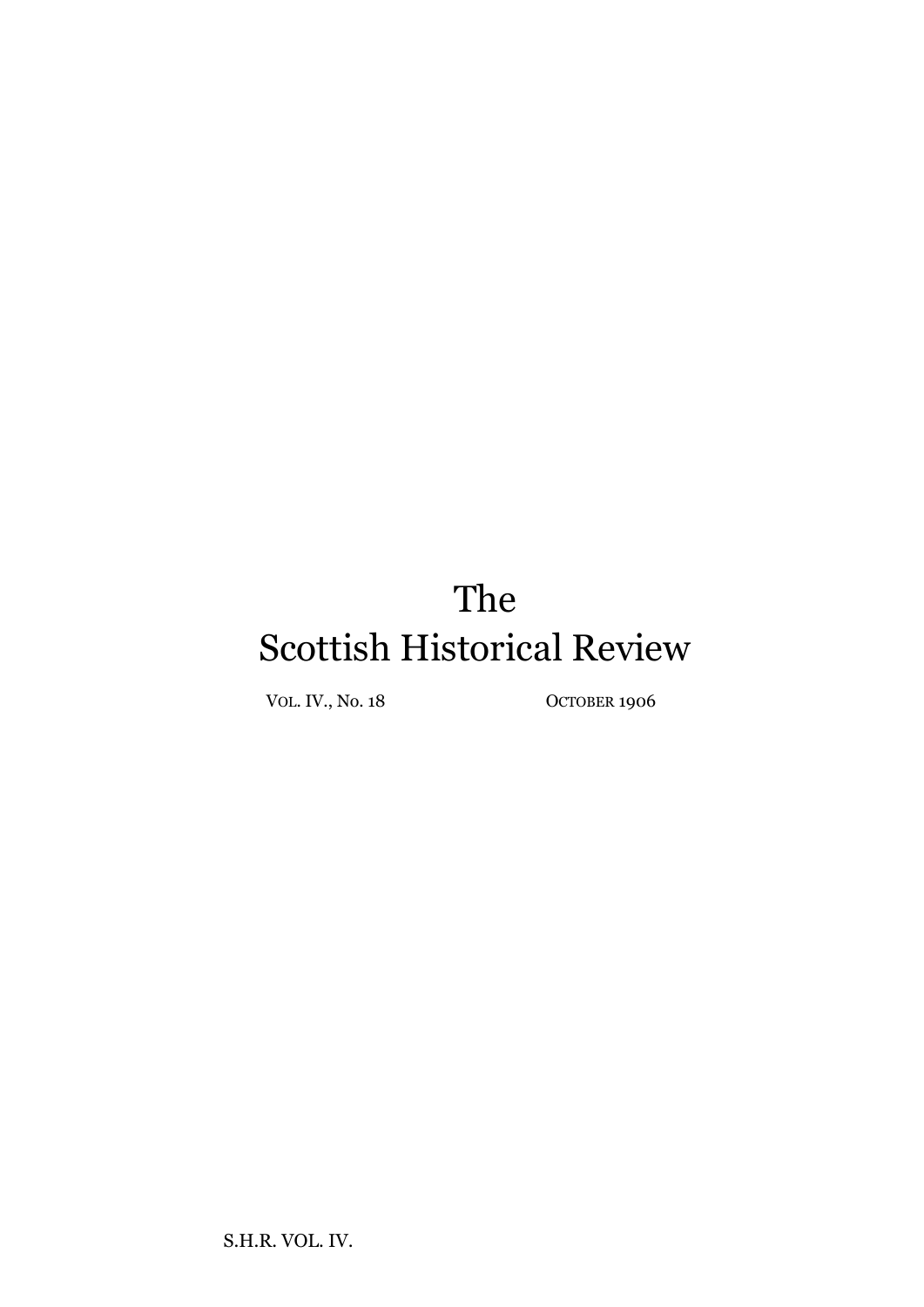### Margaret Nairne;

#### A Bundle of Jacobite Letters

HE national crisis that produced in Scotland the great-THE national crisis that produced in Scotland the great-<br>hearted men of Montrose and of the '15 and '45, produced also great-hearted women. Soldiers of a desperate cause, these mothers, wives, and daughters showed not only courage in hours of acute danger, but the resolute spirit of self-sacrifice that never shrunk under a life-time of adversity and of broken fortunes. True to the settled purpose of their lives, they accepted all hardships, all disabilities, all yielding of domestic security, as fruit of the high destiny to which they were called. Bright among the honoured names of those women who thus took part in the troubles of their country, is the name of Margaret Nairne. The daughter, the wife, the mother of men who bore distinguished part in the great struggle for the Stuarts, from the cradle to the grave all her interests, all her associations centred in the fortunes of that unfortunate family. Heroic blood ran in her veins, for she was the grand-daughter of Patrick Graeme of Inchbrakie, the gallant and faithful 'Black Pate' who followed in such splendid enthusiasm the sad and brilliant fortunes of Montrose. She was born to an inheritance of loyalty, to those traditions of honour and chivalry, which she was not only to exemplify in herself, but was to hand on to another and yet another generation.

Her father was Robert Nairne of Strathord. Born about 1620, he joined the Royal troops in 1651, and falling into the hands of the government at Alyth was imprisoned in the Tower of London for ten years. At the time of his capture he was betrothed to Margaret Graeme—a daughter of Black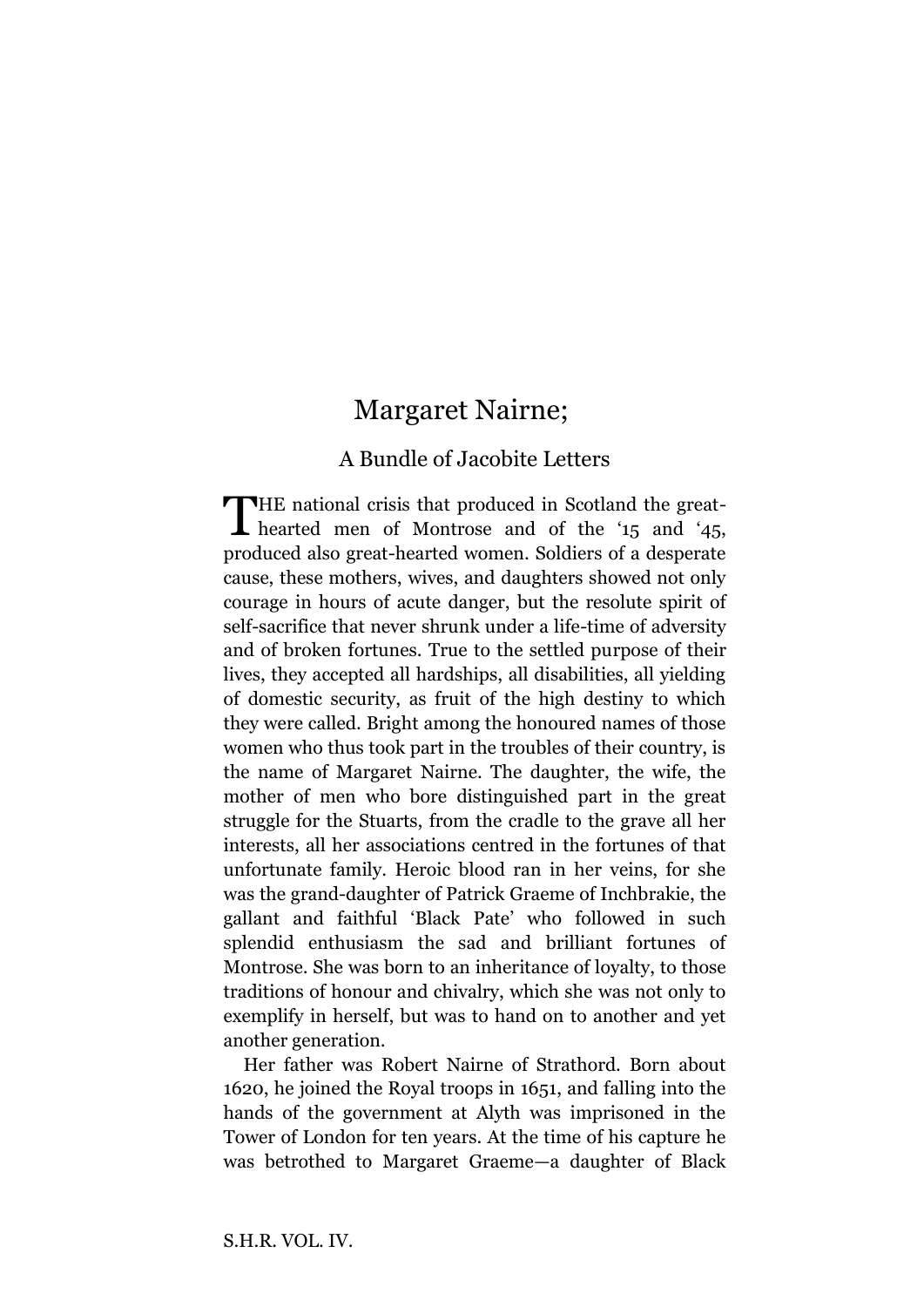Pate. He endured six years of his imprisonment alone; but in 1657, she joined him, and they were married in the Tower, remaining together there till his release at the Restoration in 1661. On his return to Scotland he was made one of the Lords of Session, and twenty years after he was granted a Peerage and the title Lord Nairne of Strathord.

All authorities agree in saying that the only child, Margaret, was born twelve years after the marriage of Robert Nairne and Margaret Graeme—and though I find a note in her own handwriting giving the date of her birth April 7th, 1673—sixteen years after her parents' marriage,—the register of Edinburgh gives the date of her baptism on October 17, 1669. The little daughter must have received a joyful welcome. No other child was born, so that when the title was bestowed on Robert Nairne—she being then eleven years old,—it was granted to her after her father 'and thereafter to any heir of her body by marriage with Lord George Murray,' or any of Atholl's younger sons. Robert Nairne died two years after, in 1683, and for seven years little Margaret was Baroness Nairne in her own right. We may suppose the child knew little of all the projects and disputes that went on during those years between her mother and the Atholl family regarding her marriage. Probably no choice would be given, or consent asked, even in the later stages of the negotiations. She was only seven years old when first she was contracted to the three-year-old Lord George Murray. The marriage was broken off some time later, on account of the bad state of the prospective bridegroom's health. He lived till his elder brother, Lord William, married the young Lady Nairne in 1690—dying the following year. Margaret was twenty-one at the time of the marriage, Lord William, who then in right of his wife, came into the title of Lord Nairne, was six years older. The marriage appears to have been a very happy one, and Margaret in the years that followed enjoyed the serenest moments her life was to know—before the enterprise of 1715 drew her husband into the activities of the Jacobite party.

Between 1690 and 1714 twelve children were born at Nairne—ten of these lived to take an active and distinguished part in the adventures of the '45. Devoted as was her own part in all that concerned the Stuarts, Margaret Nairne transmitted her principles of loyalty and self-effacement to her many children. The noble strain bequeathed by Black Pate of Inchbrakie met in these children with the equally heroic blood of Charlotte de la Tremouille, and of the gallant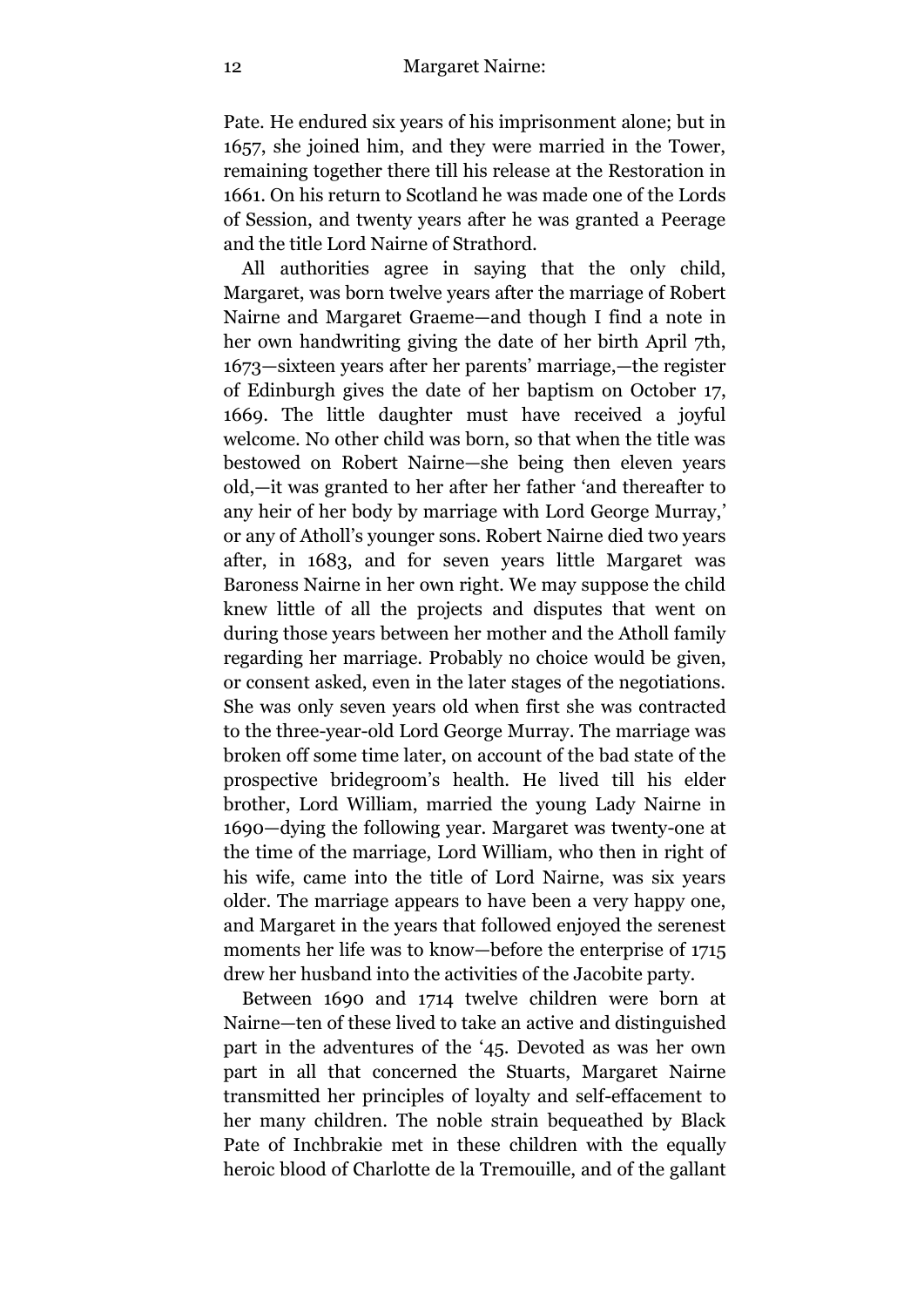Lord Derby who laid down his life for the cause in 1651, of whom William Murray was the grandson. The Nairnes proved true to the traditions of their race. The exploits of John, the eldest son, born in 1690, are well-known to history both in the '15 and the '45. He paid for his loyalty with lifelong exile. Robert was killed at Culloden. James, the only Whig of the family, was the only source of trouble to his mother; her letters speak of him as her 'lost sheep' Of the daughters, Margaret married Lord Strathallan, a staunch Jacobite like herself. She suffered imprisonment after the '45. Amelia became the wife of Laurence Oliphant of Gask, who staked his all for the cause. Catherine married Lord Dunmore, one of those Jacobites sentenced and reprieved in 1746. Marjory married Duncan Robertson of Struan, and suffered with him a long exile. Charlotte was the ardent Lady Lude known to history. Louisa married the Jacobite Graeme of Orchill. Mary and Henrietta<sup>1</sup> died unmarried at Gask, and from their choice of such a home it can well be guessed what their principles were likely to be.

Brought up at Nairne by such parents, all thought, all tradition, all education were centred in developing their minds in one direction. Lord Nairne had never taken his oath to the government, or his seat in Parliament. He is described as a 'mighty stickler against the Union,' but the activities of his life did not begin until he joined the famous hunting party at Braemar, and threw himself heart and soul into the attempt of 1715. To his wife and his children such action must have seemed the only natural course, though it meant the sacrifice of the home, the beginning of broken fortunes and lost security.

A bundle of old letters,<sup>2</sup> long long ago put away and forgotten, throw here and there a side-light on the history of the Nairne family. Their interest lies in their domestic simplicity—a charm of far-off lost days brought nearer by an intimate personal note.

In 17*0*9 Lord Nairne and his wife were building a new house—the old one had been partly destroyed by fire in 1706, 'everything lost except one looking-glass.' This new house, according to family records *(Jacobite Lairds of Gask),* cost *£*5000, but as it was a large house, with a window for every day of the year, this estimate must be much under the real

-

<sup>&</sup>lt;sup>1</sup> Henrietta, born in 1714, lived till 1803.

<sup>2</sup> Now in the possession of the miter, and (with one possible exception) not hitherto published.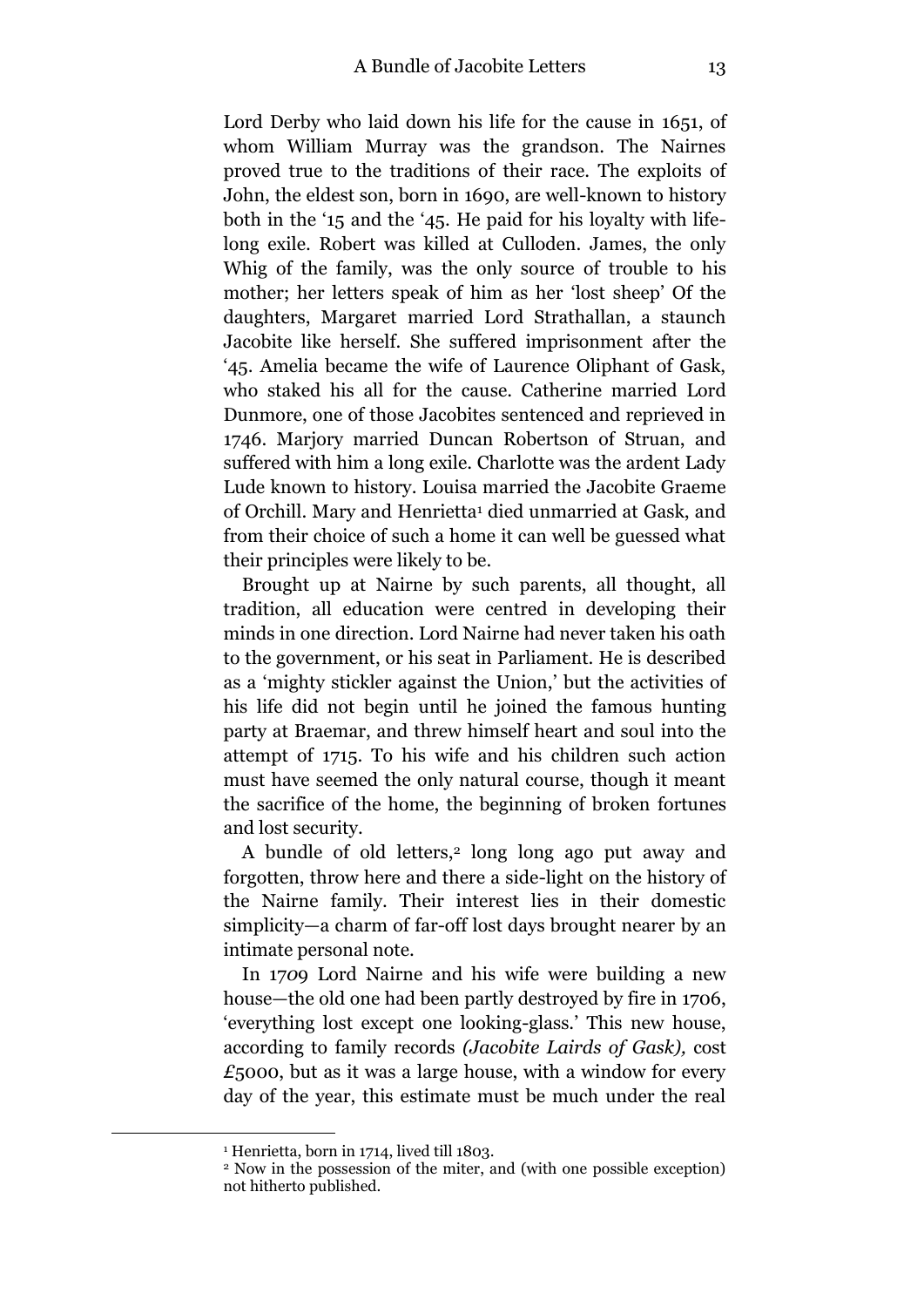cost. It only stood till 1768, when it was destroyed—but Margaret did not live to see the day.

In March, 1711, Lord Nairne writes the following concerning his children's marriages**:—**'I have yours of the 5th March with my brother Atholl's letter, and the list of the designed Justices of the Peace. I wish you had sent me your opinion about it, which should have been mine, for I am unacquainted with many of them, only I'll object against one, provest Rtson, who I know to be a tricky companion, and has lately given new proofs of it, as your son Willy will inform you, and how he has used me very ill in particular, aboute a man I designed for my brother Edward's company.

'I hope in God your son John will recover well of the Smallpox, my wife says tis a good signe they appear Red or firy. I'll send one of these days to enquire how he is, and then pray let me have your advice aboute the Justices of the Peace for I would write accordingly to my brother Atholl. Your son and daughter came here last week, and we have kept them till now, they go from here to-morrow morning and are to wait on you very soon. My wife and I have spoake to them fully about what we discoursed with you, they both appear to have a great desire to please and obey you in everything, being sensible 'tis much their duties, and I'm convinced their inclination, for they have both a large share of sense and goodnature. My wife undertakes for our Katherine and I no less for our Willy, that in everything they will make it their study to satisfy you and your lady, to whom both my wife and I sends our humble service, and I am ever, your most affate. cusin and humble servant,

NAIRNE.'

The Katherine here spoken of was born in 1702, and her brother William in 1700; it is evident that the father's allusions refer to projected marriages for these two children with their cousins.

Across the path of Margaret Nairne lay already the shadow that was to darken her days. Yet when the call to arms came, she would have been the last to withhold either husband or son—that they should be first in the field must have seemed a fulfilled ambition. On November 14, 1716, Lord Nairne and his eldest son were taken prisoner at Preston; on the 28th it is known that Lady Nairne left Edinburgh for Preston to see her husband and son; we must suppose she had her place in the pathetic procession which, to the lasting shame of the English Government, passed with ignominy through the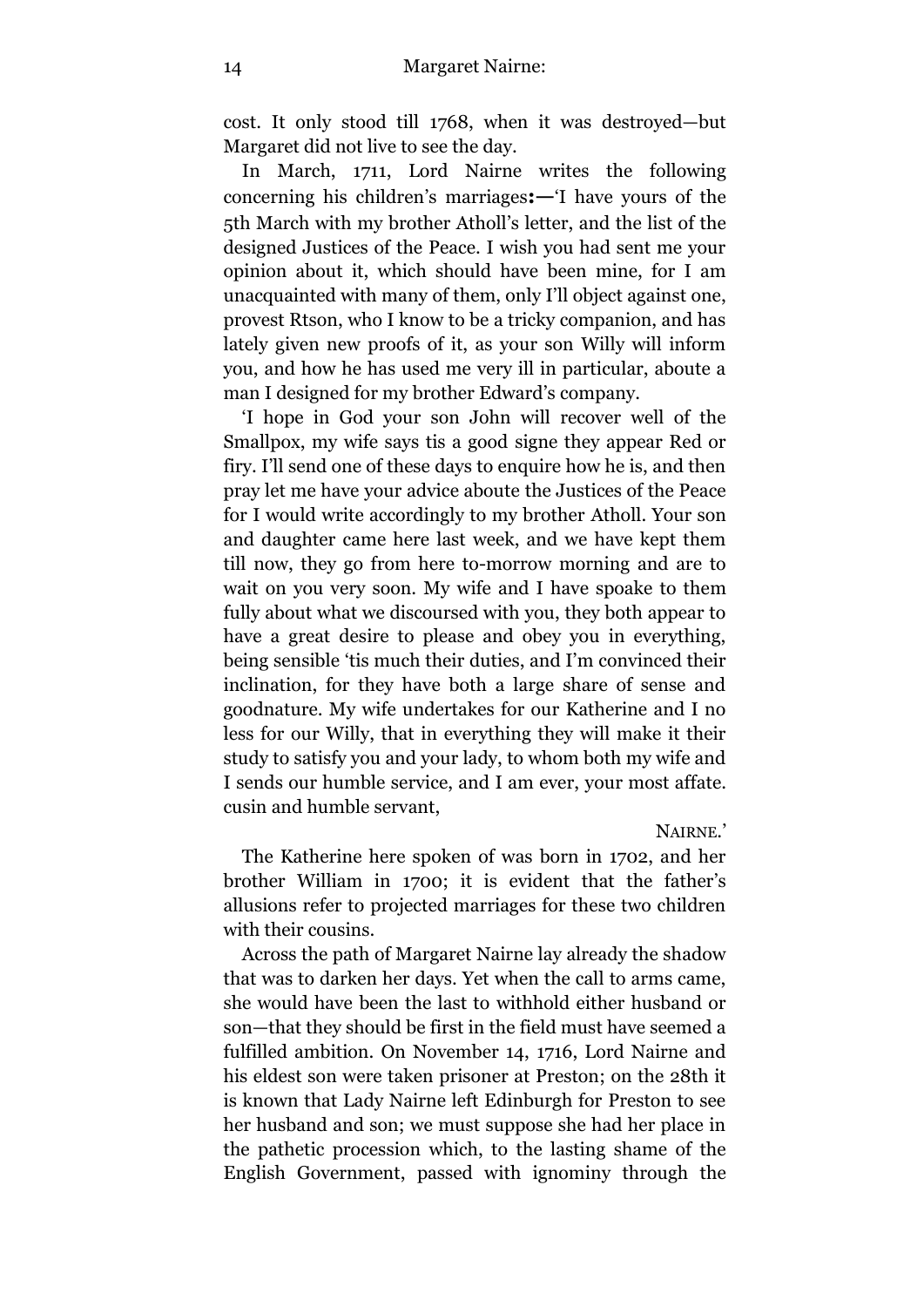streets of London to Newgate and the Tower. Fortunately Lord and Lady Nairne were assigned quarters in the Tower— John was sent to fever-stricken Newgate. The trial and condemnation of father and son are matters of history. Some historians say that Lady Nairne was with Lady Nithsdale when she made her frantic appeal to the King. But it was by the intervention of Nairne's cousin, Lord Derby, that a reprieve was granted both for father and son.

Lord Nairne writes from his prison, on February 25, 1716, to the Duke of Atholl:

'Until I be really Dead I can never be nearer it than I thought myself yesterday, for just an hour before the time apointed for my going to execution, I got an account that ye King had been pleased to give me a reprieve to the 7th March; this I believe is much owing to my cusin Derby who has shewed himself a true friend to me.' 3

Lady Nairne writes to her daughter, Lady Strathallan, on the same day, giving a very moving account of her husband's bearing under the terrible strain. She herself brought him the reprieve. Two of her daughters<sup>4</sup> came in while she was writing, greatly to her surprise, as since Lord Nithdale's escape 'all is keept with double strictness.' Lord Nairne writes again to the Duke on March 16th, 'I have twice escaped my execution, and Wedensday nixt is apointed for ye third time. What my fate is then to be, God only knows.'

The terms of the pardon seemed to Lord Nairne, thinking of his twelve children, the youngest only three years old, too hard to be accepted. The following letter is endorsed 'Copy Letter to the Earl of Derby by my dear Lord.' It is in the handwriting of Margaret.

Jully 17, 1716.

MY DEAR LORD,

Since I have not had the honour of seeing your Lordship I thought fit by this line to acquaint you with the reasons made me desire your favour. I understood there is a Bill passed ye House of Comons and twice read in ye House of Lords that disables the King from shewing any compassion to ye wives and children of any who have drawn forfeiture upon themselves. I can never think mv wife and children ought to be put in a worse condition especially since the estate came to me by her. No man is more sensible how much I owe to your Lordship for your saving my life. But if I

<sup>3</sup> *Chronicles of the Atholl Family*.

<sup>4</sup> One was Charlotte, afterwards Mrs. Robertson of Lude.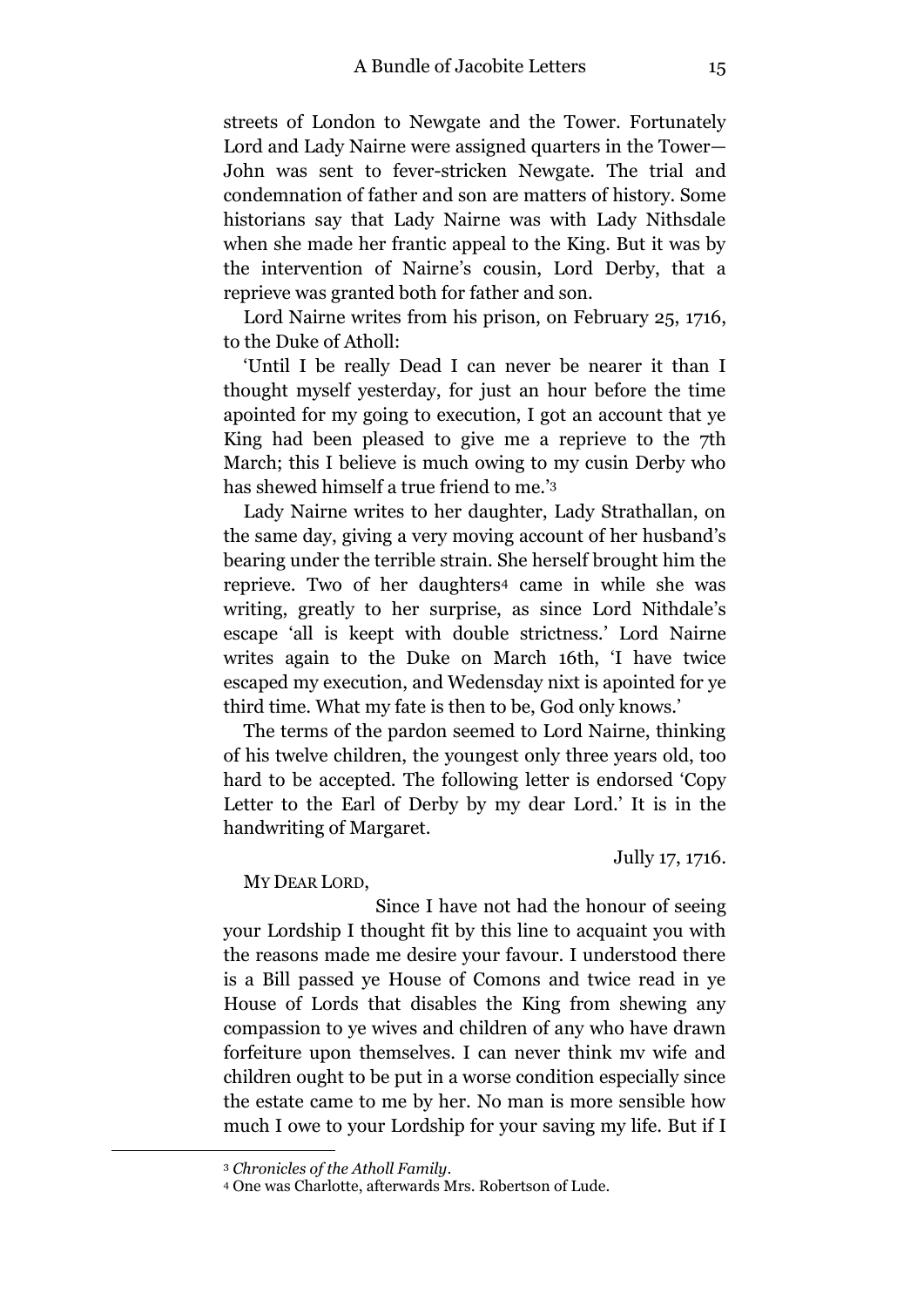can hold it no other way, but by seeing my wife and children starve, I'll choose much rather to loos it, than live a Witness to the Misery of my Famyly, and be as much indebted to your Lordship for using your endeavour to have my head struck off, as I was, formerly, to have it keapt on,—and when I have the honour to see your Lordship I'll convince you it is no flash but a firm and steady resolution, but while I have life I shall ever be, my dear Lord

Your Lps. most obliged and most obedient servant

W. MURRAY.

An Act of Parliament was passed in 1717 'to enable His Majesty to make provision for Margaret, Lady Nairne, out of her paternall estate, forfeited during the life of William Murray, late Lord Nairne, her husband.'

Lady Derby writes the following letter to Lady Nairne in the Tower:

Halnaker, Oct. 4th.

MADAM,

I was very glad to hear by your Ladyships kind letter that your good Lord and selfe with the rest of your good family, are well under your close confinement; if it were any way in my power to serve you, your confinement would soon be over. I do not know when my Lord intends to be in town. I hope Lady Collchester has bin so good-natured as to make you some visits in the Tower. I am glad that my cosen Nairne also continues well in his worse confinement. With my humble service to your Lord, your son and daughters is all from, dear Madam,

your most obliged humble servant

M. DERBY.

From this letter it appears as if the members of the Nairne family who had travelled from Scotland to bid their condemned father adieu, were now detained with him in the Tower. The unfortunate John Nairne was endeavouring to get his wretched quarters changed from one end of Newgate to the other, as he was confined in a room with four others, one suffering from malignant fever. His aunt, Lady Lovat, writes some particulars in a letter to Mr. Patrick Murray of Ochtertyre.

Edin., May 30, 1716.

I had a letter from my sister Nairne who desired with her service to you that you would be pleased to inquair what Robin Murray is doing and to give him your advice that he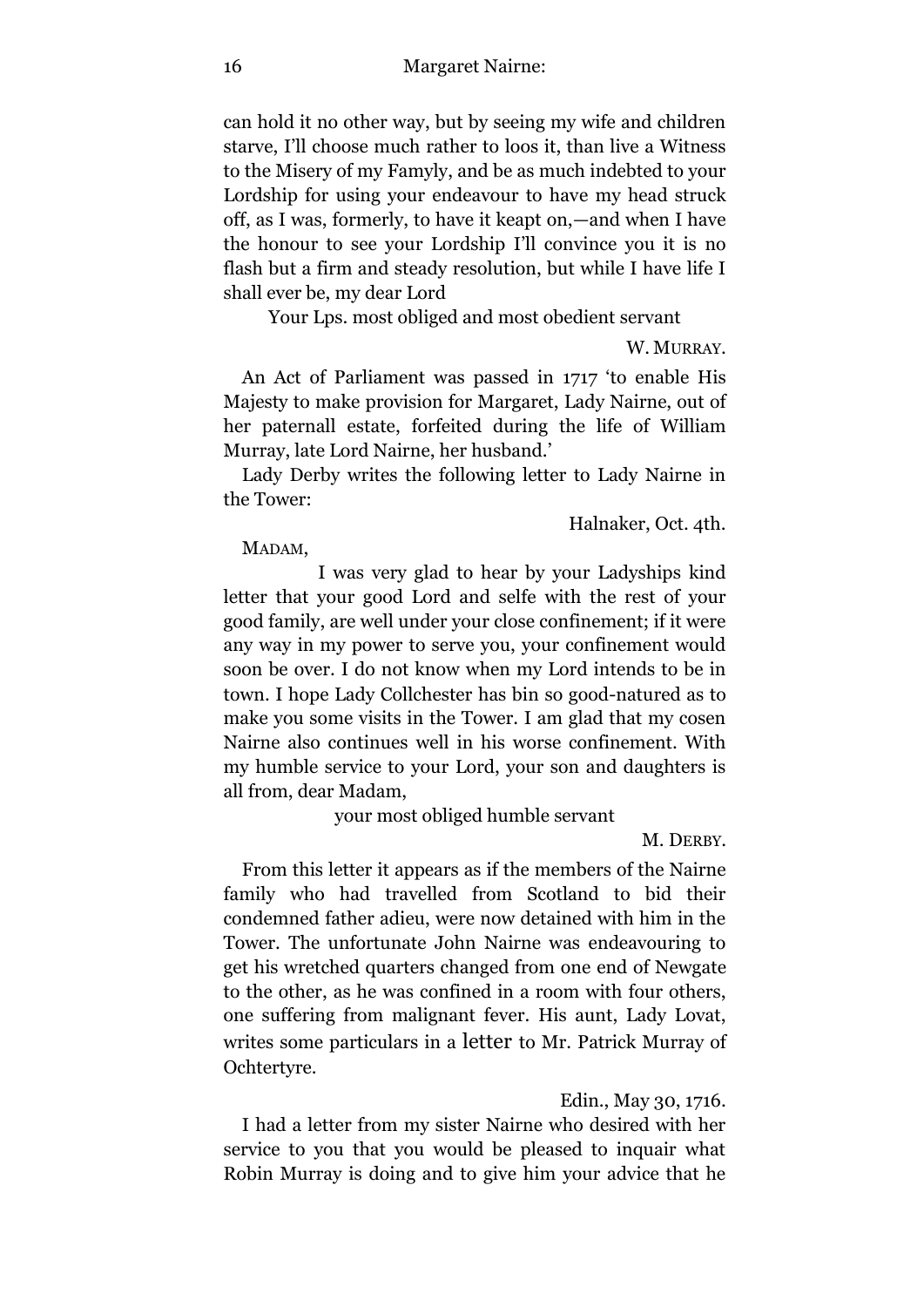may be diligent to gett up Rents quickly. She writes to my Lady Strathalan and me to advise our friends to make all the interest they can while ye Justice Clark is at London, for they think one thing he has gone for is to gett instructions about ye Gentlemen's tryalls here, which she says will be like ye laws of ye Meads and Persians, unalterable. My nephew Nairne has gott his indictment and was to appear yesterday and Mr. Bassell Hamilton, with 5 others. Philiphaugh went to Townsend to desire his brother- in-law might have leave to put in the other end of Newgatt from ye fever. He said he would if ye Phisitions would declare it was malignant, but next day when he went,—he refused it. . . . . . Curie has made his escape yesternight and was not mist till to-day at ten o'clock. Your son is sume better, but his Stitches comes and goes. Etc., etc.

#### Your most affate. humble st.

A. LOVAT.

This lady was Amelia, sister of Lord Nairne, wife of Hugh, 10th Lord Lovat, who was carried off by force by Simon, 12th Lord Lovat in 1697—for which he was outlawed. She writes another long letter to Lady Nairne in the Tower in July.

#### Edin. July 3rd.

I have two of yours, deare sister, which I was glad of, after your longer silence than usual, but especially your last to my Lord Strathalen with your good news of my dear Brothers getting a month reprieve, which I hope in God is a forerunner to his liberation . . . . . Our Ministers were all silenced, soe last Sunday we had noe prayers nor sermon, but in one Meeting House one Minister was sike when the others cald. I think we are little obliged to the English Clarge that lets us be soe used, etc.

#### Ever yours.

Lord Nairne was set at liberty in August, 1717, and returned to his own house in Scotland in July, 1718. The family life began again, but under sadly impoverished conditions, the fearful strain of his condemnation and imprisonment must have been severely felt all the rest of his life. He was destined never again to strike a blow for the cause he loved. In 1722 he writes to his brother the Duke that he and his wife were just setting out for Glen Derby, his new house on the estate in the parish of Moulin, once called Glen Gynate. Another letter concerns a curling match, another thanks for young trees for Glen Derby. Business letters seem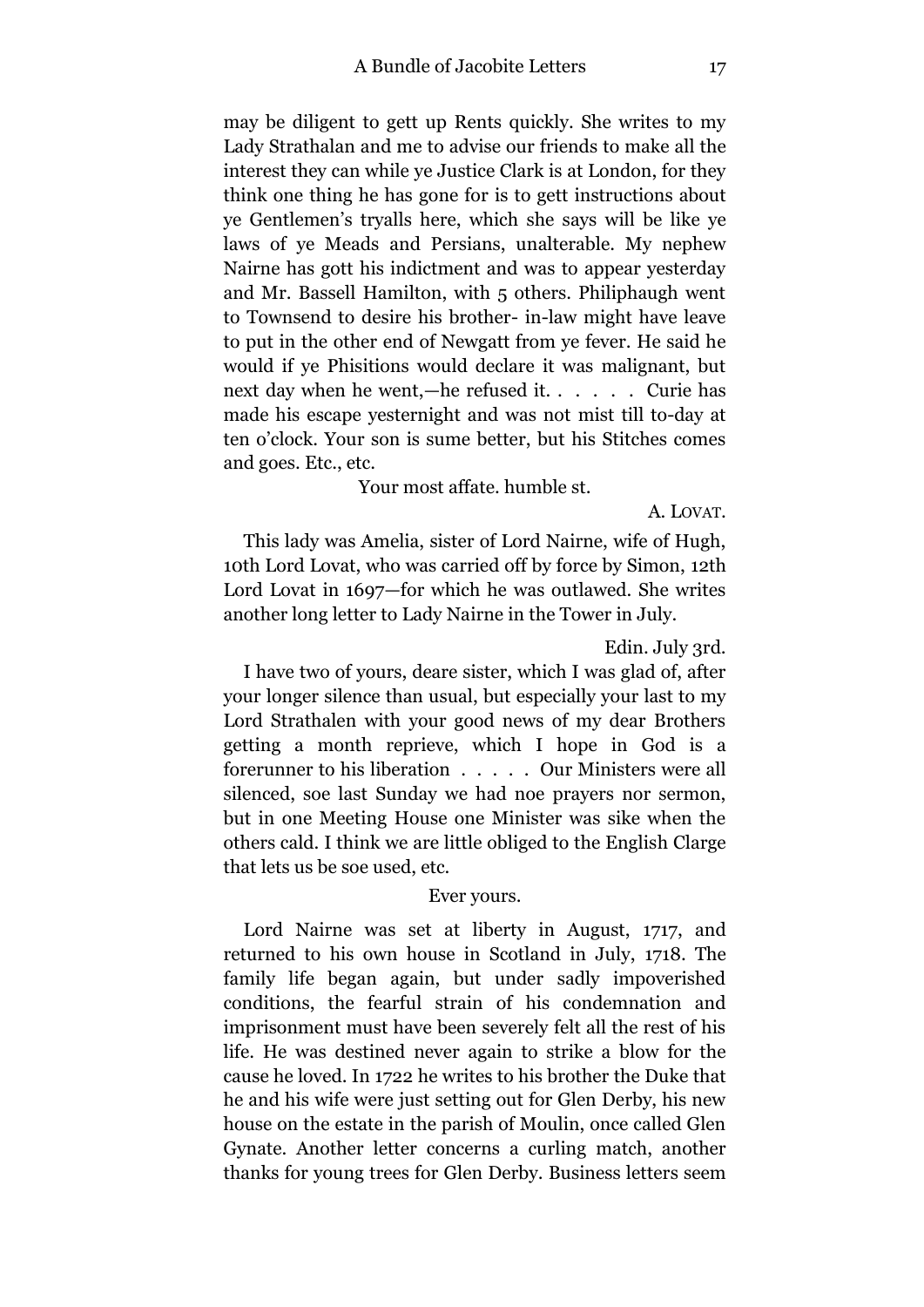to have been left to Margaret to write. He lived till 1726—it is almost certain his death occurred in February of that year. He was buried at Auchtergaven, the family burial-place.

Margaret Nairne outlived him for twenty-two years. Five of her children were already married, and the years must have been full of interest. She seems to have lived sometimes at Glen Derby and sometimes at Nairne House. Another letter from Lady Derby, undated, is addressed to her at Nairne House.

Halnaker, Jan. 19.

I take it as a great favour from good Lady Nairn that she will let me have the pleasure of hearing how it fairs with her and her good family. I am allso glad to hear that your Episcopal congregations increase and are so good Christians. I wish I could say we were so in South Britain; hear is great work in Treating and making interest for the choice of the next Parlimente and I believe it may be much the same with you in Scotland. It is to be hoped it will not be long before the Elictions are to be, for the continual feastings I fear will kill half the nation, besides the making the common people so very idle . . . . . I am glad to hear you have the satisfaction of seeing your daughters live in a happy comfortable way. Give my humble service to those I know and with my most hearty wishes for the prosperity of yourself and yours, I am, dear Madam,

your obliged cosen and humble servant

M. DERBY.

The following letter is written by Margaret Nairne, Lady Strathallan, June 15, 1737, to her mother at Nairne House. Evidently the young sons of John, 3rd Lord Nairne, were staying with their grandmother, and some opposition was expected to their returning to their school at Perth. 'Nephew Harry' was John's eighth son, born in 1727.

'I have my dear Mothers. My Brother has grown every day easier than he was since Munday tho he halts still and cant walk much. My side thank God has been pretty easie. . . . . I told Sister Nairn<sup>5</sup> about Nephew Harry if he has got your dose of physick to-day, she thinks he may get the other in Perth and she begs your Ladyship will send them both into Perth to-morrow for she says it was her greatest grudge of coming here till once she got them sent to Perth. Both my brother and her desires your ladyship to send them in to-

<sup>5</sup> Katherine Murray, wife of 3rd Lord Nairne.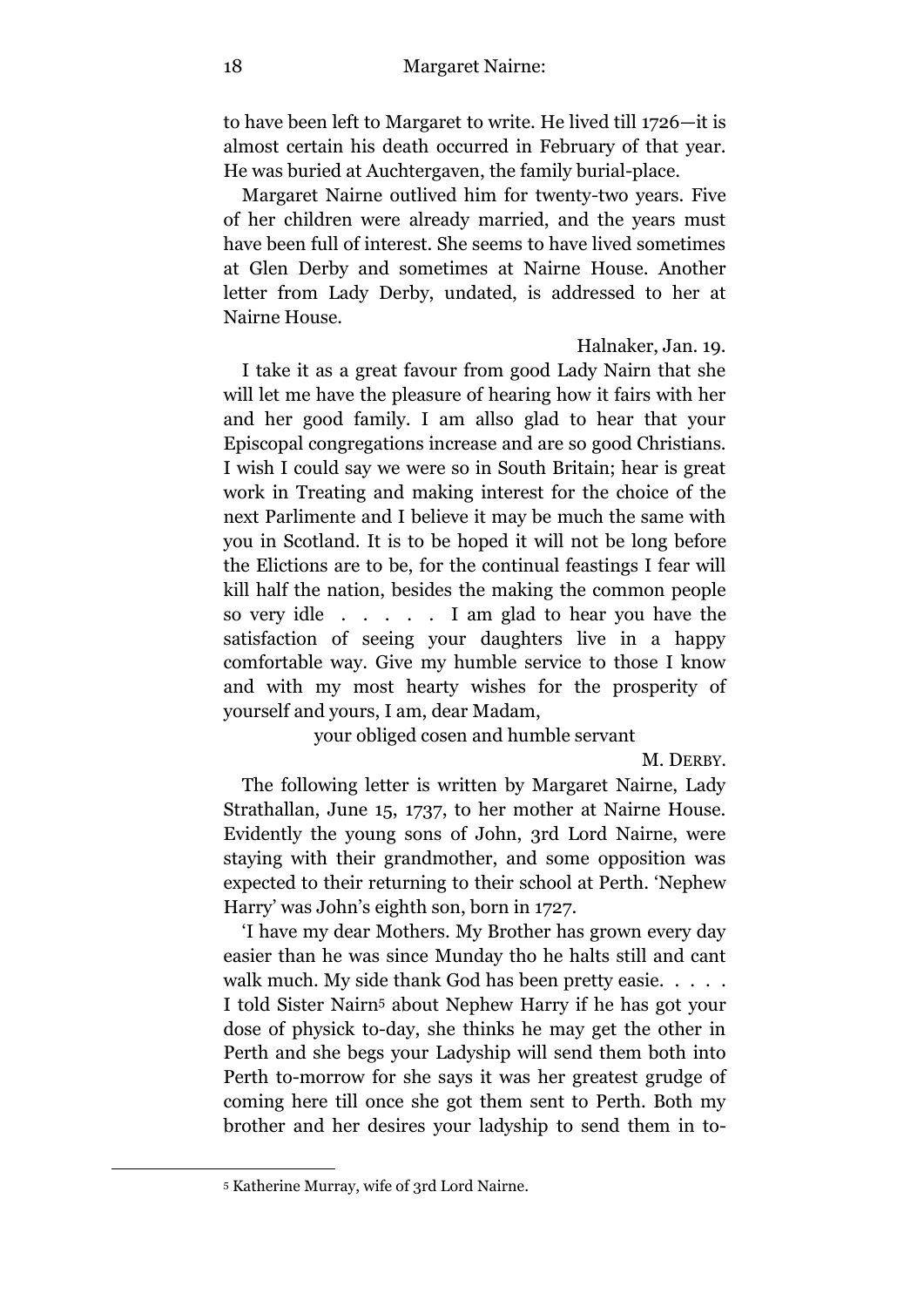morrow, and the dose of physick to their Landlady to give Nephew Harry, and if 'tis not possible for your Ladyship to get them sent to Perth, Sister Nairne says she hopes you will send them to Stanley. I wish they were sent to Perth, for I think 'tis hard they should be from the Schooll longer. Both Brother and Sister Nairne wants much to have them in to Perth, and hopes your Ladyship will send them there tomorrow. Cultequhey will tell your Lordship how my brother is, he is to be at Dunkeld to-morrow night. I shall be sure to writt by Perth. I hope your Ladyship will do so too that we may hear how you gett up, and sister Hariot and how all at Lude are. I forgot to tell your Ladyship that last night they say it was a foot deep of snow on ye hills in our view. Brother Nairne is glad to hear there was rain at Stanley, we could not get him to believe it last night when our rain came on, that there was any.

> Your Ladyships most humble duty My dear Mothers, most dutyfull and obedient Daughter M*.* STRATHALLAN.

It is interesting to know that Nephew Harry survived the physicking, as administered by his grandmother and his landlady, and lived to his 90th year.

The Duchess of Gordon, wife of the 3rd Duke Cosmo and daughter of the Earl of Aberdeen, writes the following letter to Lady Nairne in 1743:

Haddo House, Dec. 24.

'I only had the honour of your letter of the 7th instant some days ago. I am glad to hear that you are well and that Mrs. Murray is so well recovered again. I think myself very much obliged to your Ladyship for the particular concern your so good as to take in asking about the Marquess. I thank God I left him in good health on Thursday morning. He is bathed every morning in cold water, it seems to be quite easie to him, for he never cries or appears to be in the least disturbed with it. He gets meat in the morning and at night, either Bread Berry or Ale Berry but he hardly ever tastes it, but milk which is the only thing that he is fond of. I should make an apologie to your Ladyship for writing so particularly about him, if you had not desired me to do it. The Duke and his sisters and I came to this place yesterday to keep our Xmas and we designe some time in Jan. to go to Edinburgh for a few weeks, so I hope to have the honour of seeing your Ladyship in the Spring, as the Duke and I intends to come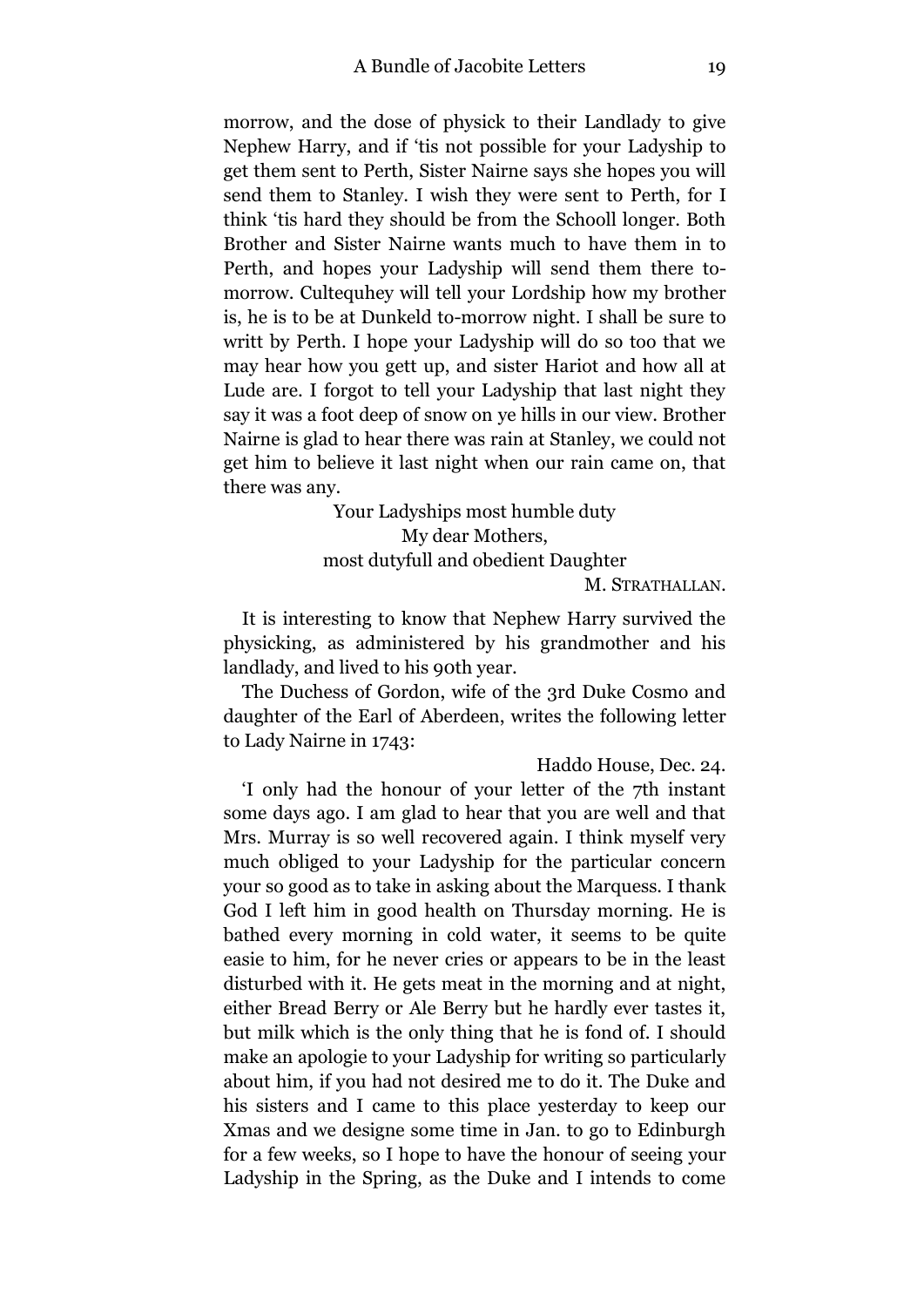home by Perth Shire. I am sorrie that we could not go, on that road, for the Duke has some business to do at Edin. which requires his being soon their. The Duke desyres to make his compliments to your Ladyship and family . . . . . your Ladys most obedient

#### humble servant.

H. GORDON.

As for the news your Ladyship writes me of a Cationer, it is more as I know forgive this bad write Adieu.

The little Marquess was born June 18, so was six months old when this account was given. His strong sense in declining the Bread and Ale Berry may partly have contributed to the good old age he attained—he lived to be 83.

James, the 2nd Duke of Atholl, nephew of Margaret Nairne, had married Mrs. Lannoy. Their eldest child, Marquess of Tullibardine, was born and died in April, 1729. Two girls were born in 1730 and 1731. Four years later came another son and heir, born in March, 1735—the last of their children. Great were the rejoicings over the birth of this boy. 'The child is as tall as ever anybody seed a new born infant, and a very strong cry,' Lord George Murray writes. The neighbouring Lairds write to the Duke a round robin congratulating him on the 'thumping boy.' Dunkeld was illuminated, and a Procession of Freemasons celebrated the event 'the fraternity in their aprons made a circle about the Bonfire, crosst arms, shook hands, repeated healths, and a Marquess for ever.' <sup>6</sup> He lived only a few months. The following letter from his Mother to Lady Nairne is dated from London, Feb. 24th, 1736:

MADAM,

<u>.</u>

I cannot express the agony of my soul for the loss of my Dearest Boy. I have not only the heart breaking sorrow of a Mother's heart but the grief and anguish to see my dear lord oppressed with affliction, which adds to my sorrow. Almighty God enable us to bear this great triall with due submission to his Divine Will. We lookt upon the Dear child as a gift and blessing preserved by the imediate interposition of Gods great mercy to us, but now alas he is knatcht from us and our fond hopes are blasted its impossible for me to say more on this melancholy subject, its a point to tender for me att present. I return your Ladyship a thousand thanks for

<sup>6</sup> Chronicles of the Atholl Family.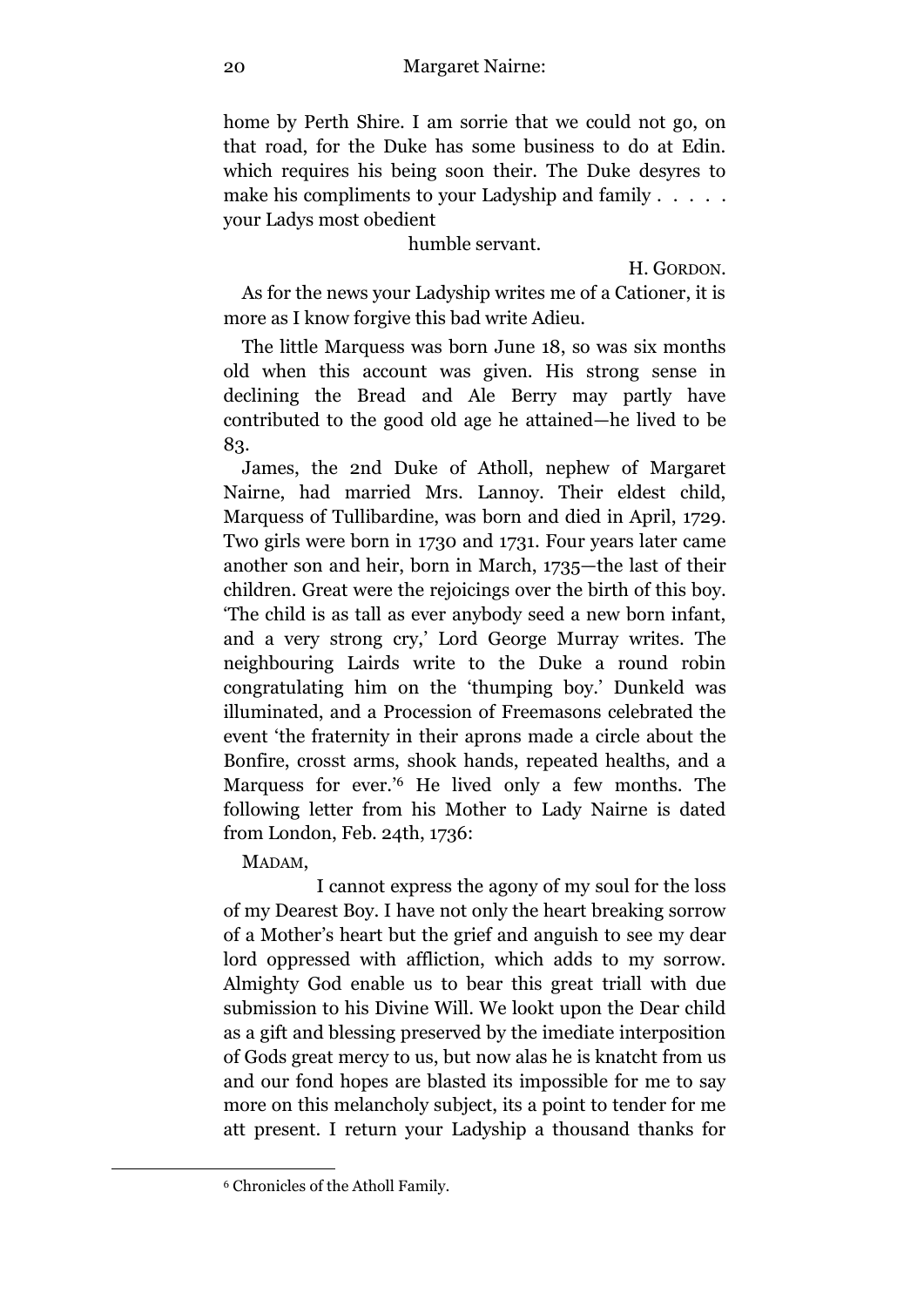your tender care and concern of my dear children and beg you'll make my thanks and most humble service to lord Nairne and all your young ladys. Miss Lannoy<sup>7</sup> begs leave to offer her compliments to your Ladyship and family, and I am with the greatest respect

> Madam, your Ladyships most obedient and most humble servant

> > J. ATHOLL.

Margaret was evidently the tender friend to whom many turned in the hour of trouble, but she was also a woman of strong character and influence over men. It was from the living influence of their Mother that the Nairnes drew their Jacobite principles, and the fortitude to put these into practice. All her life she had drawn men to follow the hazardous path on which her own feet were so stedfastly set. The Duke, her brother-in-law, writing to Lord James Murray of Garth, says: 'I hope you will have as little to do with my Lady Nairne as possible, for there cannot be a wors woman. I impute the ruine of my 3 sons to her artifices.' It is not easy to-day to sympathise with the Duke's point of view, but he thought he witnessed in the career of William Lord Tullibardine, Lord Charles and Lord George Murray, the disgrace of the name and lineage that we now think they covered with glory. Had the eyes of Margaret Nairne been fixed upon the future verdict of history, instead of singly on the fortunes of the Stuarts, she could not have better trained the heroic band of her sons and daughters. Although she saw misfortune overtake family after family, as they fell in the general ruin that followed the '45, she could have suffered no pang of regret for the training that made it possible. Her life, which had flowed evenly since the death of her husband, knew all its bitterest sorrows at its close. She lost none of her twelve children till 1743, when the sailor son, William, died at sea off the coast of St. Helena; and she had the humiliation of knowing that her son James fought on the wrong side. But hope and joy came in old age too—she shared in the passionate enthusiasm of the '45, and welcomed Prince Charlie himself at Nairne House, the day before he entered Perth. She saw two of her sons, John, Lord Nairne, and Robert throw in their lot with the gallant and perilous enterprise. Her lofty spirit could never have stooped even to

<sup>7</sup> A daughter of the Duchess by her first marriage.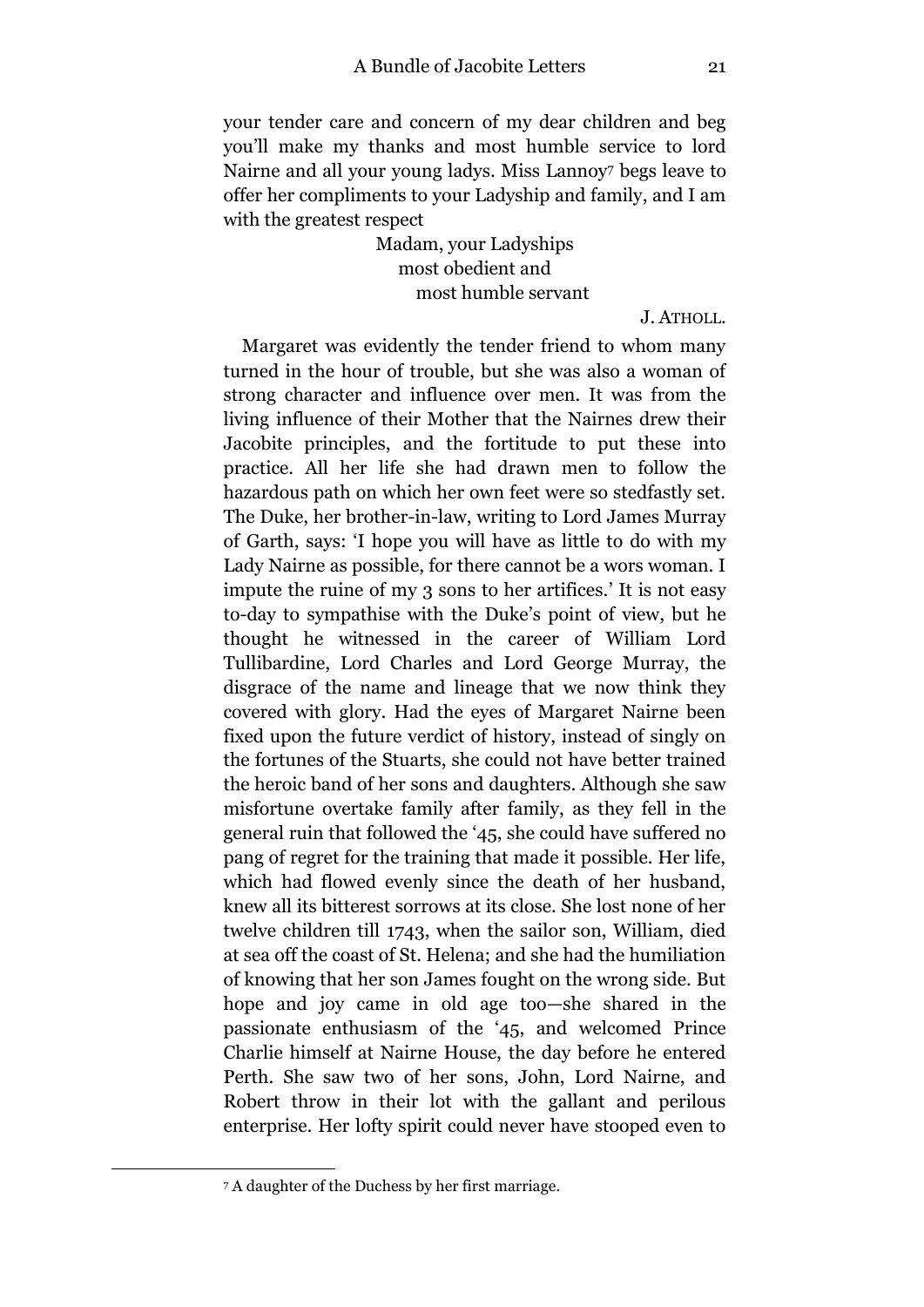an unspoken wish that they had chosen differently. She saw John, attainted and ruined, passing into an exile that, for him, was never to be at an end. She knew that Robert died at Culloden—where he lies now in the indistinguishable moorland graves. There fell also her son-in-law, Lord Strathallan. Another son-in-law, Laurence Oliphant, ruined and attainted, went into exile. A third, William Murray, was arraigned and condemned for high treason. The families of both her daughters Marjory, Mrs. Robertson of Struan, and Charlotte, Mrs. Robertson of Lude suffered an exile that lasted over thirty years. Not the least of her bereavements was the death of William, Lord Tullibardine, in the Tower he whose loyalty and self-surrender in the cause had perhaps been first set alight by her own example and influence. His sister, Lady Mary Murray, writes her the following letter:

Dear Madam, 18 July, 174*6*

We are very sensible of your Ladyship's sympathy with us. The Marquess was indeed all your Ladyship says of him which may give his friends great comfort as we are sure of his happiness and makes us less regret his leaving a world of troubles. Mama offers her most humble service to your Ladyship, and our sincere compliments to the young ladys who I hope are well and the rest of your Ladyship's friends. I am with duty and respect your Ladyships

#### most obt. humble servt.

#### MARY MURRAY.

Mama got a letter yesterday from London acquainting her of my Dear Brother's death on the 9th, and that the Governor had offer'd the Chapel for the corps to be deposited and the Lieutenant Governor takes on him the management of the funeral in a private way. We were very well assurred that had it pleased God to spare his life he would never have suffered. But he is far happier.

Margaret Nairne did not long survive the bitter griefs of her old age. She died at Nairne House in 1747. 'You're not to lament her,' writes Laurence Oliphant to his wife, 'as she is happy, free of the solicitous cares of this worthless world, and I believe now knows the events that are to happen to our country and what regards it, which I pray God may be, and they *will* be, suitable to his infinite Goodness.'

The countless descendants of Margaret Nairne may boast a strain of blood as heroic as any that made the olden Scotland